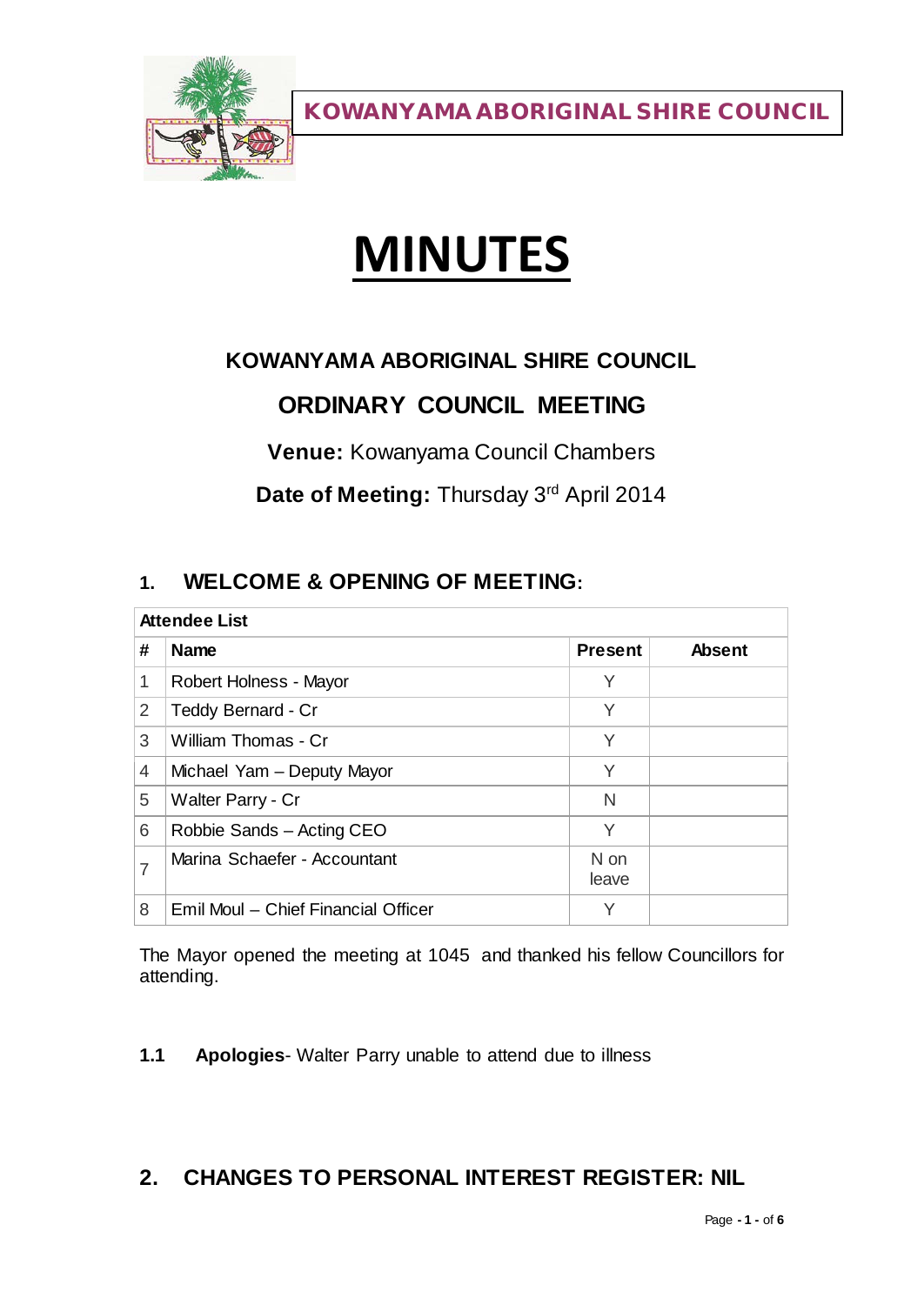

## **3. MINUTES OF PREVIOUS MEETINGS:**

- **3.1** Ordinary Meeting Wednesday 26<sup>th</sup> February 2014
- **3.2** Special Meeting Thursday 13<sup>th</sup> February 2014
- **3.3** Special Meeting Wednesday 12<sup>th</sup> March 2014

## **BUSINESS ARISING FROM PREVIOUS MEETINGS AND CONFIRMATION THEREOF:**

**4. BUSINESS ARISING**

**Ordinary Meeting 26th Feb 2014:**

**Special Meeting 13th Feb 2014:**

**Special Meeting 12th March 2014:**

**No business arising**

**Resolution 1 – 03rd April 2014**

**Council resolve to accept the Minutes of the Ordinary Meeting 26th Feb 2014; Special Meeting 13th Feb 2012; Special Meeting 12th March 2014 as a true and correct record of Council business, with noted changes.**

**Moved: Cr. Yam Seconded: Cr. Thomas**

## **5. MAYOR REPORTS**

**5.1 CEO APPOINTMENT: DISCUSSION – the Mayor informed the Council of the outcomes of the visit to Brisbane last week. Emil was interviewed by Dept Local Govt. Community Recovery & Resilience and the**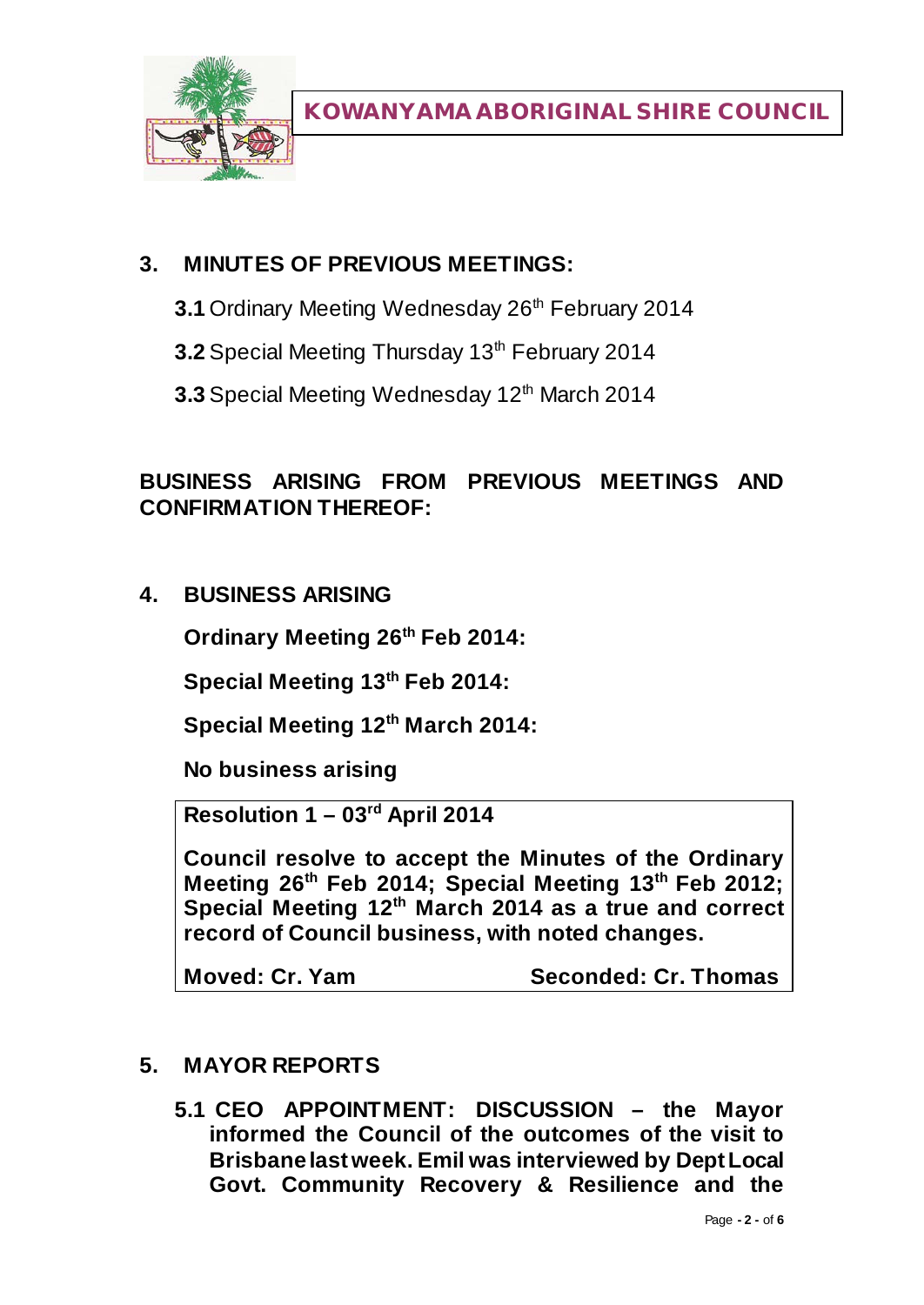

**Financial Controllers. Council thanked the Acting CEO for his contribution to the efficient running of Council operations. Other staff members of Council are also acknowledged for their efforts during this time.**

**Resolution 2 – 03rd April 2014**

**Council resolve to appoint Emil Moul as the Chief Executive Officer as of the 03rd April 2014.** 

**Moved: Cr. Yam Seconded: Cr. Bernard**

**Carried in full**

**ACTION ITEM: CEO & Mayor to ensure contract is prepared for this appointment.**

- **5.2 CIMA: TABLED – Mayor and Deputy Mayor will be in attendance. Discussion regarding the Oriners Road will also take place.**
- **5.3 CYTROC: TABLED – As Above**
- **5.4 Minister for LGCRR regarding surplus assets: TABLED – ACTION ITEM: to be discussed in the next TWG meeting for more detail.**
- **5.5 Invitation to Bruce Martin to present 2014 NDRRA Project Management Proposal.**

#### **6. VISITORS**

**6.1 Gavin Enever new Land Office Manager: The Mayor invited Gavin and Kerri into the meeting to formally welcome them to Kowanyama.**

**The Mayor adjourned the meeting at 1155 for Lunch. The Deputy Mayor in the Mayor's absence re-opened the meeting at 1300 and asked the CEO and D/CEO to proceed with the Agenda.**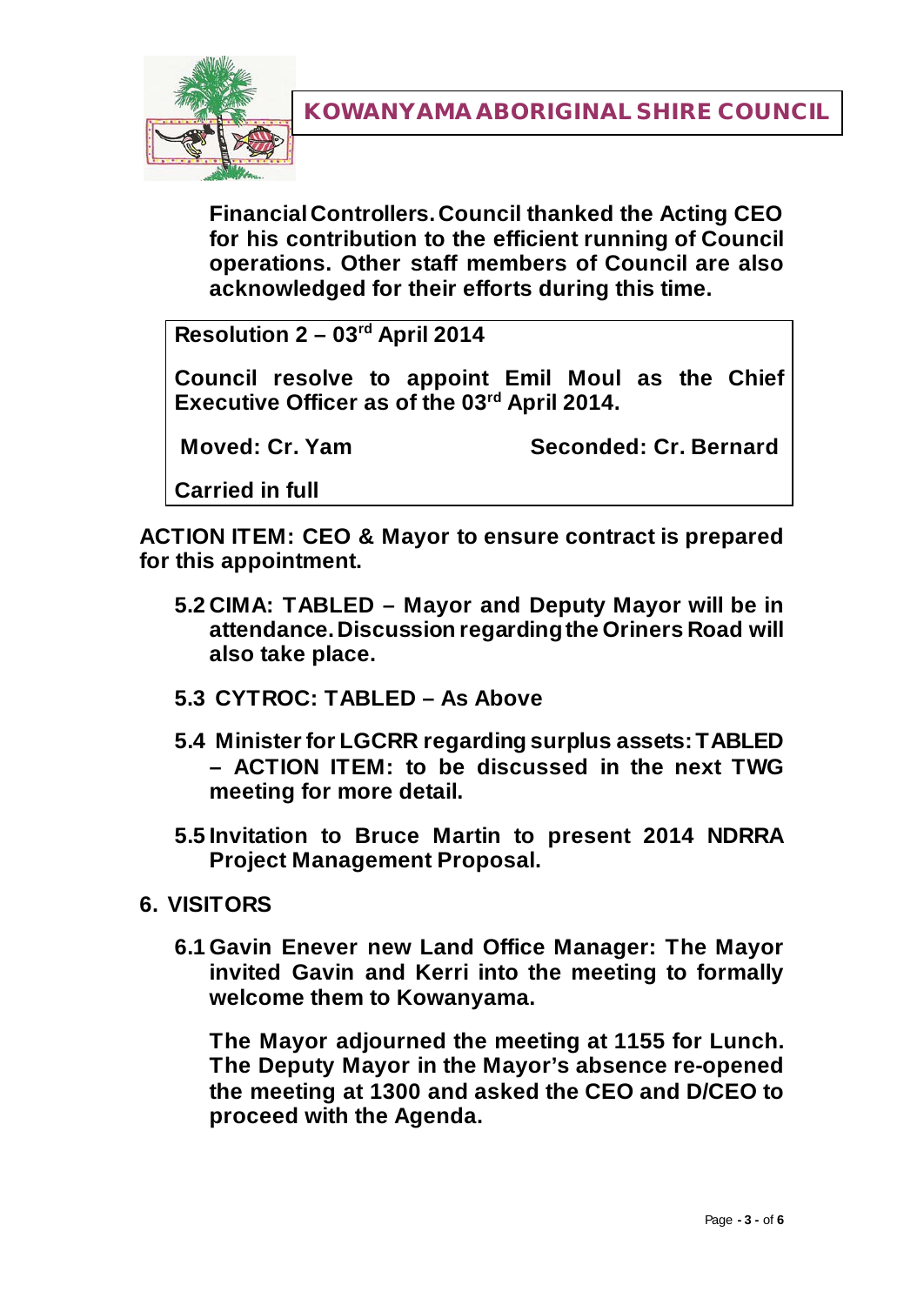

# **7. FINANCIAL REPORTS**

**7.1 Chief Financial Officer Report: TABLED**

**7.2 Budget Review: TABLED**

**7.3 Quarter 4 Review: TABLED**

**Resolution 3 – 3rd April 2014**

**Council resolve to adopt the 4th Qtr Budget as presented.** 

**Moved: Cr. Thomas Seconded: Cr. Yam**

**Carried in full**

#### **8. ACTING CEO REPORTS**

**8.1Update on Preliminary Review of Corporate Structure: DISCUSSION -**

## **9. OFFICER REPORT/MEMOS**

**9.1 Line Manager Reports**

## **10. CORRESPONDENCE**

- **10.1 Damien Walker, Deputy Director-General of the Department of Housing and Public Works –** Introduction to his new appointment as Deputy Director-General of Housing Services: TABLED
- **10.2 Andrew Grieves, Auditor-General of the Queensland Audit Office –** Report No 14 for 2013-14 Results of audit: Local government financial statements for 2012-13 (attached document): TABLED – DISCUSSED BY **COUNCIL**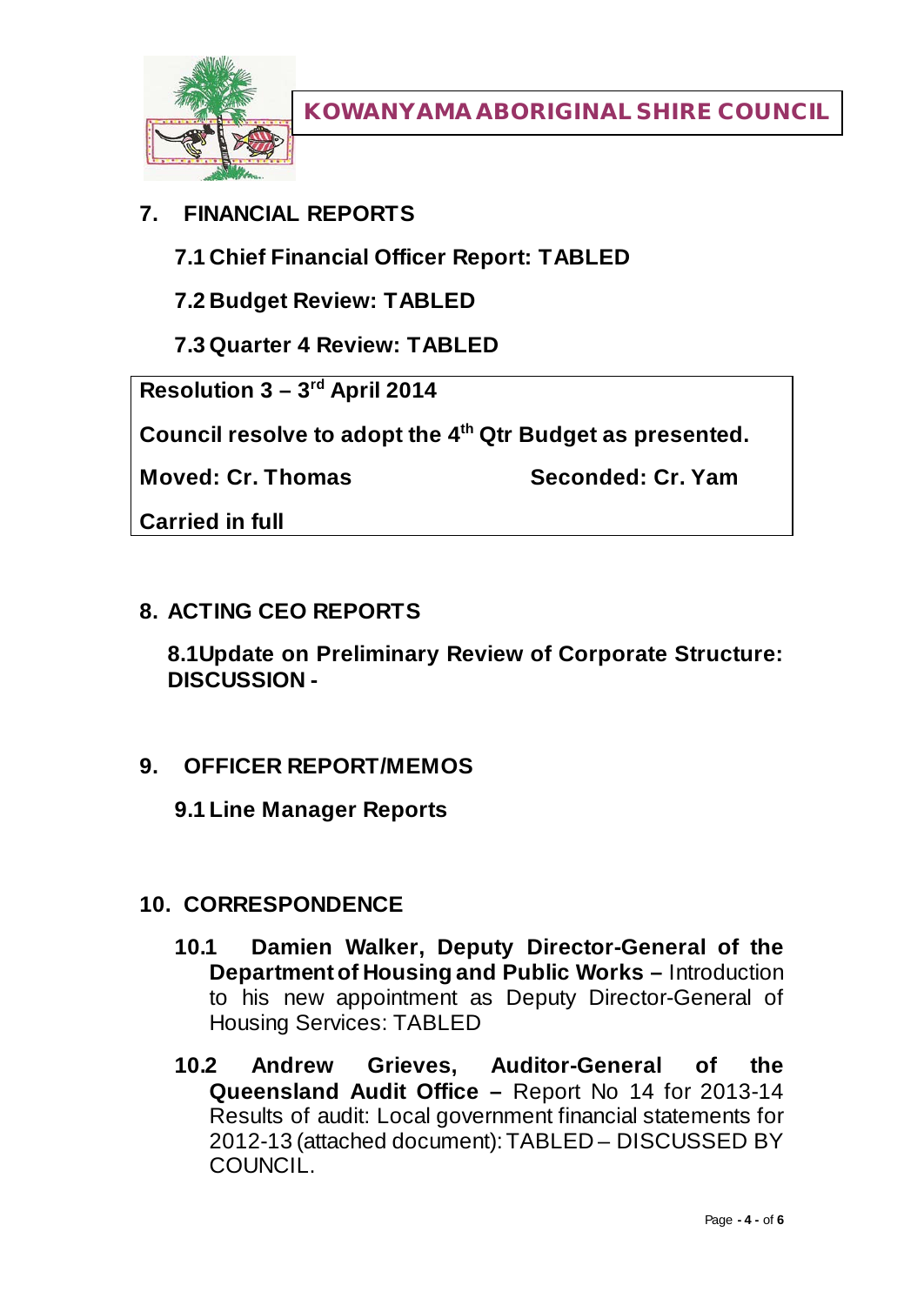

- **10.3 Brendan Macrae, Director of Queensland Audit Office –** General Purpose Financial Statements – 2011/12 *Kowanyama Aboriginal Shire Council.* TABLED -
- **10.4 Brent Vincent, Branch Manager for Home and Community Care Branch Ageing and Aged Care Service Group –** notification of changes to the Privacy Act 1988(Cth): TABLED
- **10.5 Jack Dempsey, Minister for Police, Fire and Emergency Services –** regarding the release PACSR review and the importance of sharing information for community/individuals safety: TABLED
- **10.6 Denise Andrews, Manager for Aboriginal and Torres Strait Islander Affairs Policy Branch –** regarding letter sent to Mr Ron Weatherall dated 10<sup>th</sup> March 2014 (Kowanyama's Alcohol Management Plan): TABLED
- **10.7 Graeme Newton, Chief Executive Officer of Queensland Reconstruction Authority –** Council's Progress Report for the 17<sup>th</sup> February for NDRRA: TABLED
- **10.8 Rob Fielder, CEO of Queensland Police-Citizens Youth Welfare Association –** regarding the restructure of Kowanyama's Indigenous Community Sport and Recreation Program: TABLED
- **10.9 Campbell Newman, Premier of Queensland –** draft release 'Safe Night Out Strategy' to stamp out alcohol and drug related violence
- **10.10 Heart Foundation –** 2014 Heart Foundation entries
- **10.11 Ipswich City council –** 2014 SafeCity Conference

#### **11. GENERAL BUSINESS**